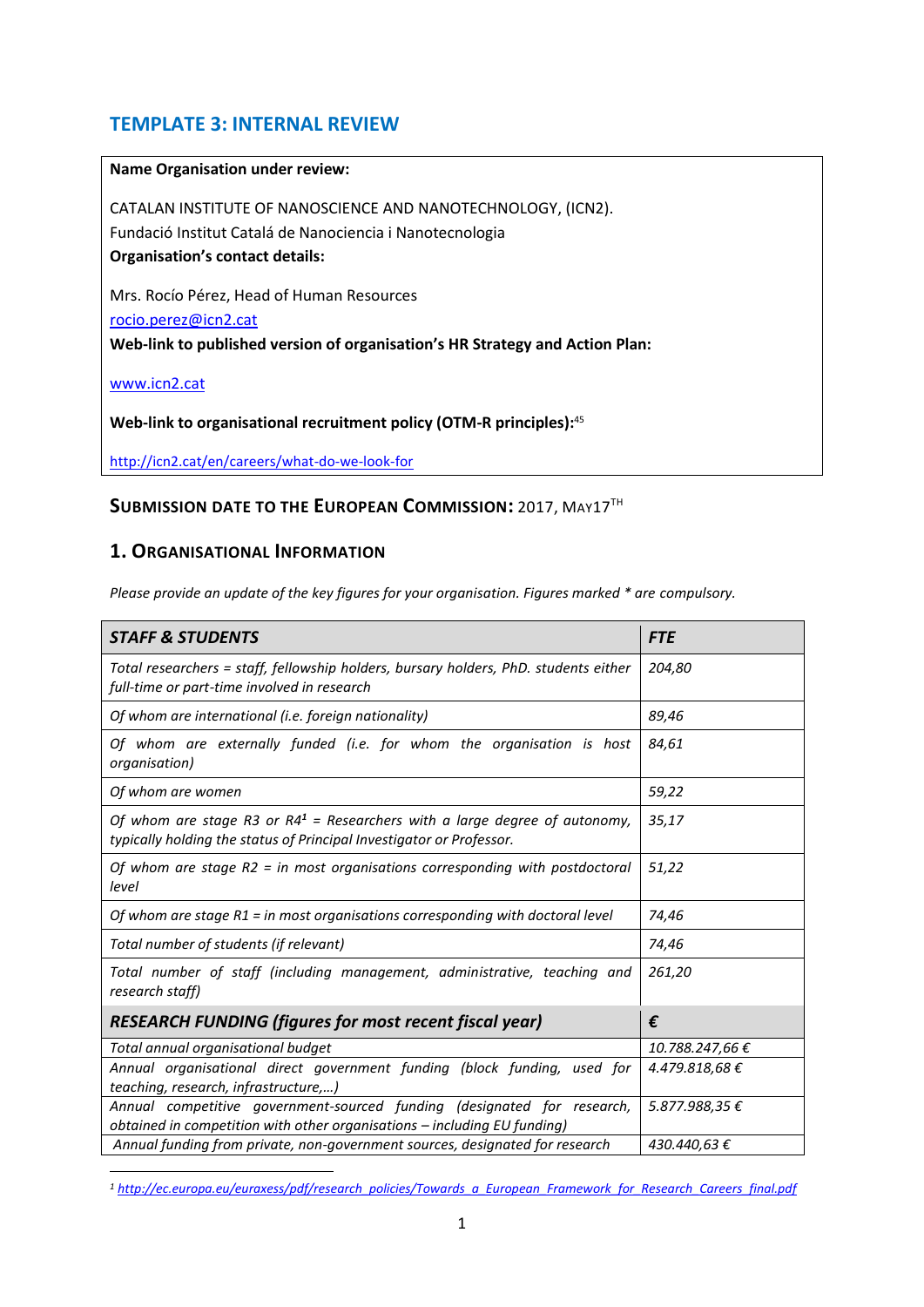| <b>ORGANISATIONAL PROFILE</b> (a very brief description of your organisation, max. 100 words) |  |
|-----------------------------------------------------------------------------------------------|--|
|-----------------------------------------------------------------------------------------------|--|

ICN2 is a non-profit research centre of nanoscience and nanotechnology, located in Barcelona, Spain, promoted by Generalitat de Catalunya (Catalan Government), Consejo Superior de Investigaciones Científicas (Spanish Council for Scientific Research, CSIC) and Universidad Autónoma de Barcelona (Autonomous University of Barcelona, UAB), considered as a Catalan research centre, identified as 'CERCA centre'. It was accredited in 2014 as a Severo Ochoa Centre of Excellence.

ICN2's mission is to achieve the highest level of scientific and technological excellence in Nanoscience and Nanotechnology and to facilitate the adoption and integration of nanotechnologies into society and industry.

# **2. NARRATIVE.**

ICN2 is a research institute resulting from the merger of two centres; CIN2 and ICN. The merger of the two centres made it necessary to plan and draft one single strategy for ICN2, in which the human resources strategy plays an important role.

As a starting point for the HR strategy, the centre welcomed the European Commission recommendation of 11 March 2005 and committed itself to apply the stated principles in the European Charter for Researchers and the Code of Conduct for the Recruitment of Researchers.

We were awarded the HR Excellence in Research logo in June 2015, which has provided a great incentive for consolidating a cultural change within the institute, inspired by European principles concerning the development of researchers' careers.

We have worked on four major areas over these past two years:

- $\checkmark$  Ethical and professional aspects
- $\checkmark$  Working conditions and social security
- $\checkmark$  Training and development
- $\checkmark$  Open, transparent and merit-based recruitment (OTM-R).

#### **Methodology:**

The institute started from scratch in terms of human resources policies, although in practice the principles of the European Charter for Researchers were already being applied in many aspects. Therefore, the work of the human resources department over the last two years has sometimes consisted of the agreed creation of policies and procedures and, at other times, in making those that were already in force both visible and consistent.

The main methodology implemented has been the creation of working groups in the institute, organised by topics and made up of both researchers and administrative and scientific technical support personnel. This has enabled us to largely guarantee employee acceptance of the policies and procedures launched in 2015 and 2016.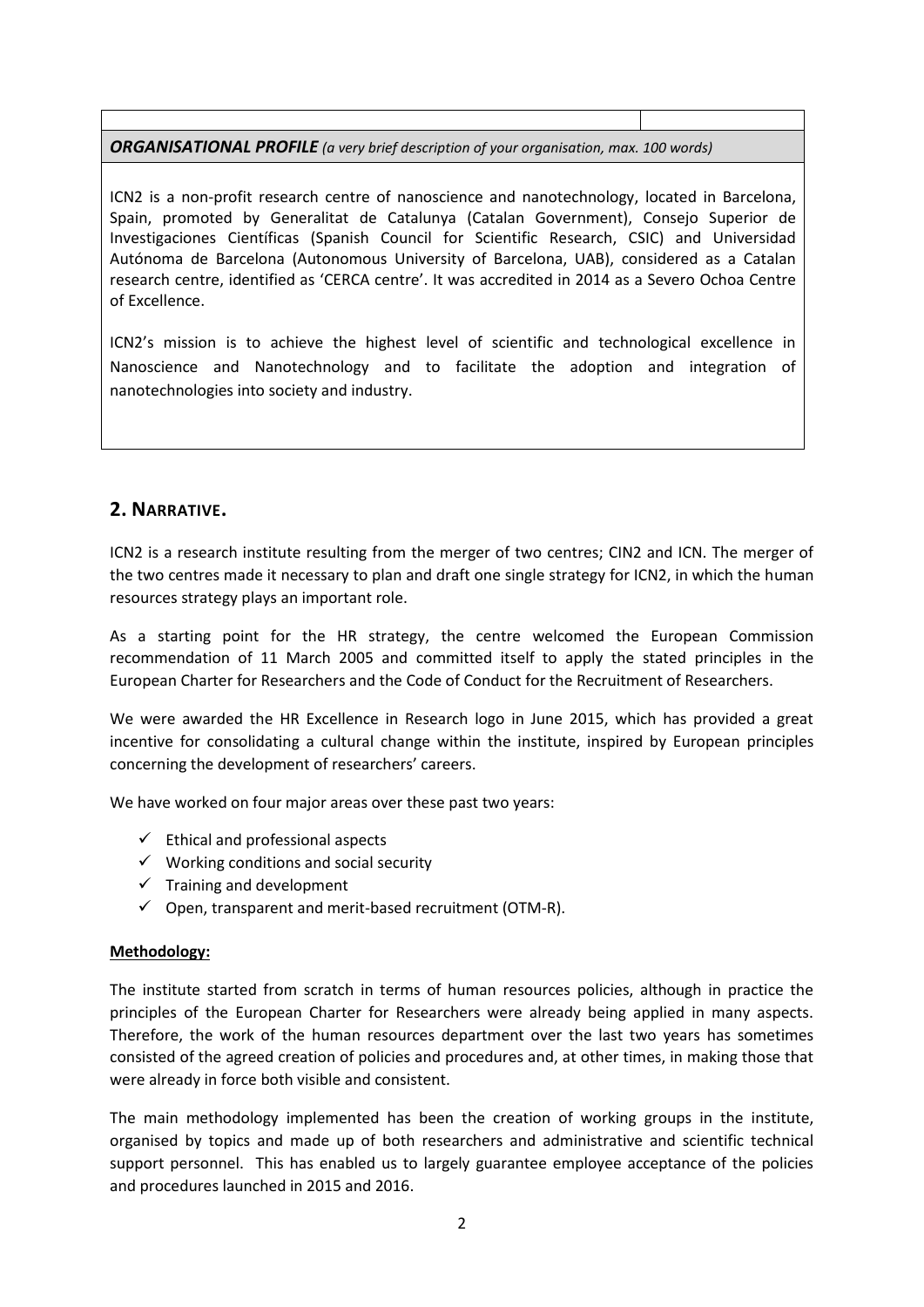On the other hand, the human resources department has played a role in the analysis of documents published by the European Commission and consultation with organisations such as VITAE, as the basis for the creation and submission of initiatives for human resources plans to management. It has also coordinated and guided the Institute in raising awareness about the principles of the European Charter for Researchers in discussions held by the working groups.

### **Examples of actions in each subject area:**

## Ethical and professional aspects.

ICN2 is aware of the importance of establishing the ethical principles of the institute, both on a scientific level and concerning researchers' behaviour, and on a more administrative and procedural level.

An ethics committee has been set up, which has appointed various working groups, and legal advisory services have been contracted so that the centre will soon have a code of ethics.

### Working conditions and social security.

The institute reviewed the legal framework defining contractual relationships, and created a group of legal representatives for employees who, together with Institute representatives, debated and drafted the institutional bargaining collective agreements.

These agreements were notified to all employees, were translated into English and are available to all employees on the Institute's intranet.

In the realm of internal policies, aspects such as the working calendar, flexitime policy and enjoyment of holidays were clarified.

At the same time, the institutional social benefits that the institute had established until then were reviewed, with a specific institutional social benefit being approved for women researchers, in order to promote equal opportunities between men and women researchers.

#### Training and development.

ICN2 believes that training is a key tool for the development of our researchers' careers.

In 2015, the institute drew up its training policy and published its first company training plan.

We are currently working hard on a specific training plan for PhD students. This training plan encourages and recognises personal skills as a key distinguishing element in the development of researchers.

#### Open, transparent and merit-based recruitment (OTM-R).

Talent recruitment is perhaps the area in which the institute has demonstrated its greatest willingness to change, by applying the principles of openness, transparency and selection based on scientific merits.

We have worked exhaustively in this area and have made great progress. A detailed explanation can be found in section 3 of the form.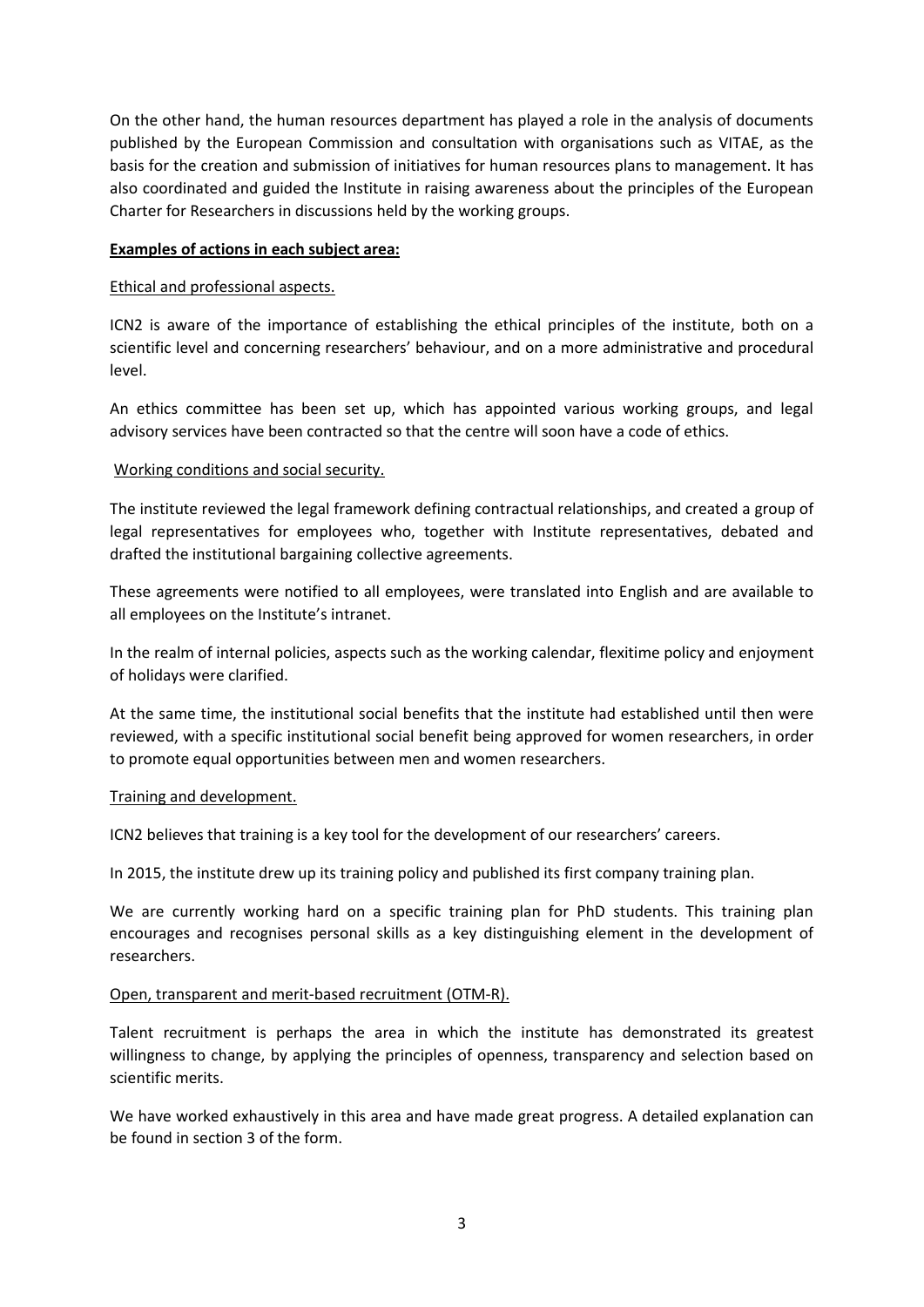In conclusion, we can say that receiving the HR Excellence in Research Award has meant a cultural transformation in the institute as regards career development. The greatest achievement with the award is that it has caused us to consider and define a clear strategy, and to design an action plan that will be implemented over the next few years.

# **3. ACTIONS.**

| <b>Title action</b>                                                                                                                                                                     | <b>Timing</b> | Responsible<br><b>Unit</b> | Indicator(s)/target                                                                                                      | <b>Current status</b>                                                                                                                                                                                                       |
|-----------------------------------------------------------------------------------------------------------------------------------------------------------------------------------------|---------------|----------------------------|--------------------------------------------------------------------------------------------------------------------------|-----------------------------------------------------------------------------------------------------------------------------------------------------------------------------------------------------------------------------|
| 1.Review of the Welcome<br>Package:<br>Improve the procedure of<br>information<br>about<br>relocation<br>social<br>and<br>security coverage.<br>Detail flexible working hour<br>policy. | Dec 2015      | <b>HR Department</b>       | 1. Writing of one<br>document with the legal<br>requirements.<br>2.Dissemination of the<br>new documents to all<br>staff | Completed.<br>We have launched a<br>guide of New comers<br>with the aim of giving<br>response to practical<br>issues.<br>We detail in an annual<br>basis in our calendar<br>flexible<br>work<br>our<br>working hour policy. |
| 2. Periodical information to<br>and<br>Administration<br>GL<br>Managers about changes<br>regarding labour legislation                                                                   | Continuous    | <b>HR Department</b>       | Sending<br>emails<br>explaining the changes                                                                              | Implemented,<br>continuously on going.<br>We inform by email<br>specific sessions<br>and<br>our employees about<br>labour<br>legislation<br>changes and inputs they<br>should<br>have<br>into<br>account.                   |
| 3. Translation<br>of<br>the<br>employment contracts<br>to<br>English                                                                                                                    | June 2015     | <b>HR Department</b>       | 1.Used in new hires                                                                                                      | Completed<br>The official form as well<br>the particular clauses<br>translated<br>are<br>to<br>English.<br>We spent time in each<br>incorporation<br>new<br>explaining the details of<br>the contracts.                     |
| 4. Write a procedure and a<br>policy about financial aid for<br>students and interns                                                                                                    | Dec 2016      | HR Department              | 1. Write the procedure<br>2.Dissemination to GL<br>Administration<br>and<br>Managers                                     | Completed<br>We have launched de<br>"Summer<br>Fellowship<br>Programe".                                                                                                                                                     |
| 5.Write<br>policy<br>about<br>a<br>funding<br>mechanisms and<br>include it in the Welcome                                                                                               | June 2016     | Projects<br>Department     | 1. Write a policy<br>2.Communication to all                                                                              | In preparation<br>We have changed the<br>approach of this item.                                                                                                                                                             |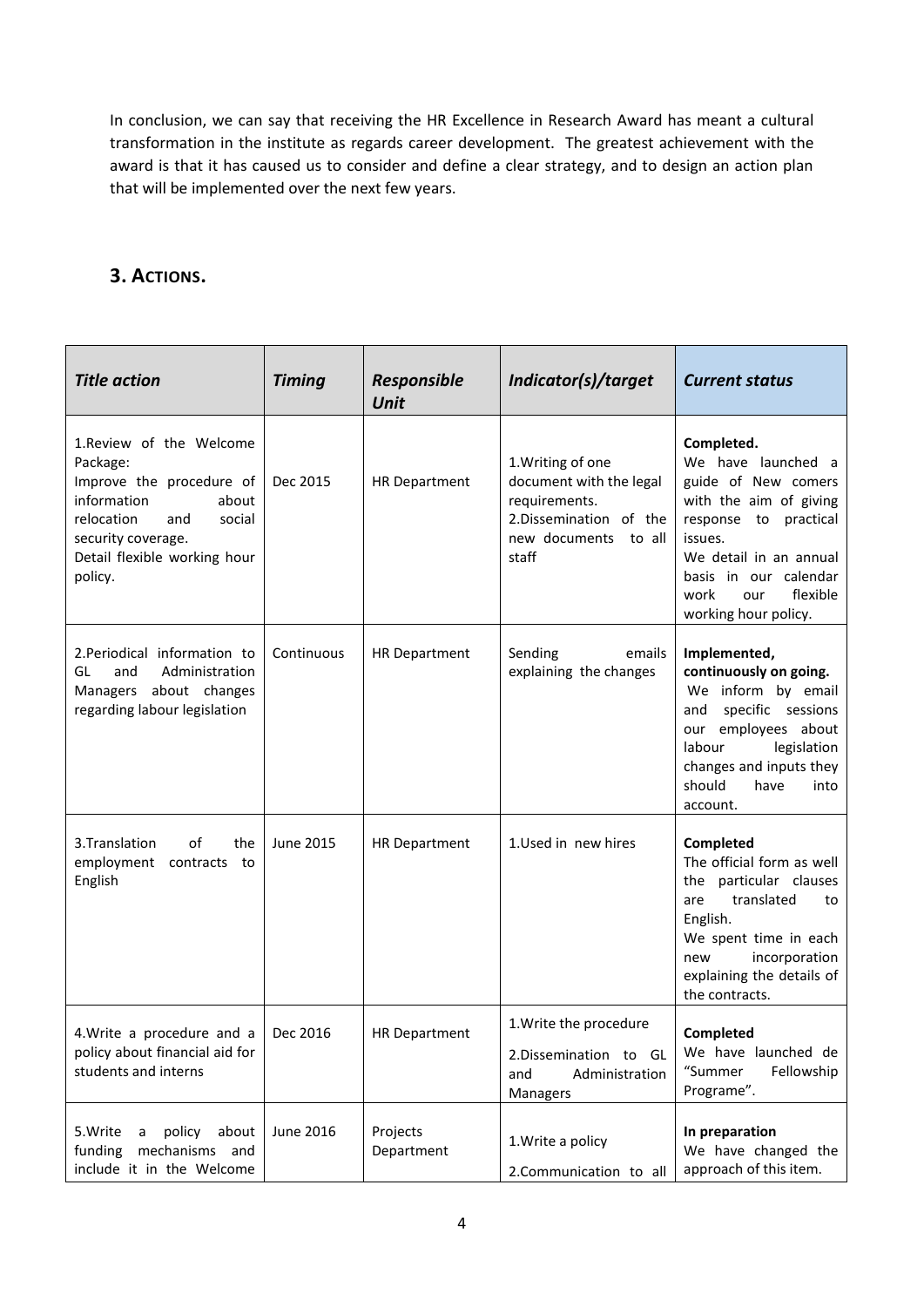| Package                                                                                                                                                                |                  |                                                              | employee<br>and<br>new<br>incorporations                                         | We will work on it as<br>of<br>our<br>Talent<br>part<br>Attraction policy, giving<br>information<br>about<br>funding mechanisms in<br>our web.                                                      |
|------------------------------------------------------------------------------------------------------------------------------------------------------------------------|------------------|--------------------------------------------------------------|----------------------------------------------------------------------------------|-----------------------------------------------------------------------------------------------------------------------------------------------------------------------------------------------------|
| 6.Inclusion<br>of the<br>ICN <sub>2</sub><br>Technology Transfer policy<br>in the Welcome Package                                                                      | Dec 2015         | ΗR<br>TT<br>and<br>Department                                | 1. Delivery of the new<br>policy<br>2. continuous training<br>about this issue   | Completed<br>We have an "Industrial<br>Intellectual<br>and<br>Property Policy" that<br>been<br>has<br>communicated<br>to<br>all<br>employee and is given<br>and explained to each<br>incorporation. |
| 7. Review the IT procedures<br>and include an IT policy in<br>the Welcome Package                                                                                      | <b>June 2016</b> | <b>IT Department</b>                                         | 1. Set a policy<br>2. Communication to all<br>employee and new<br>incorporations | In preparation<br>the<br>Due<br>new<br>ΙT<br>Manager joined ICN2 in<br>2016, we expect to have<br>it during 2017                                                                                    |
| 8. Review the role of the<br>Health & Safety Committee<br>and analyse the need for<br>reinforcing<br>the<br>current<br>resources                                       | June 2016        | Directors Office                                             | 1.Follow up of Health &<br>Committee<br>Safety<br>Meetings                       | Completed<br>One person was hired<br>as Health<br>&<br>Safety<br>officer with the aim to<br>foster the area.<br>Several<br>Safety<br>committee<br>are<br>appointed as well.                         |
| Write<br>9.<br>internal<br>an<br>recruitment procedure and<br>Interviewer guide following<br>the<br>principles<br>of<br>and<br>equal<br>transparency<br>opportunities. | Dec 2015         | HR<br>Department,<br>Recruitment<br>Committee                | 1. Write the procedure<br>2. Communication to all<br>employee                    | Completed<br>The<br>procedure<br>was<br>launched in 2015. For its<br>implementation<br>we<br>have launched several<br>actions<br>and<br>done<br>improvements<br>in our<br>internal tools.           |
| 10.Establish<br>internal<br>an<br>recruitment committee                                                                                                                | Dec 2015         | <b>HR Department</b>                                         | 1.Dissemination of the<br>members<br>of<br>the<br>Committee                      | Completed<br>One<br>internal<br>recruitment committee<br>is appointed in each<br>selection<br>process<br>of<br>postdoctoral positions.                                                              |
| 11. Establish a procedure to<br>support and follow the<br>careers of ex members of<br>ICN <sub>2</sub>                                                                 | June 2018        | Office<br><b>Directors</b><br><b>HR</b><br>and<br>Department | 1. Design a procedure of<br>interviews<br>with<br>ex<br>members ICN2             | In preparation<br>The programme will be<br>launched during 2018                                                                                                                                     |
| 12.Contact<br>target<br>Universities and<br>establish<br><b>Frame Agreements</b>                                                                                       | Continuous       | <b>HR Department</b>                                         | 1.Signature<br>of<br>new<br>Frame Agreement                                      | Implemented,<br>continuously on going.<br>ICN2 has signed at least                                                                                                                                  |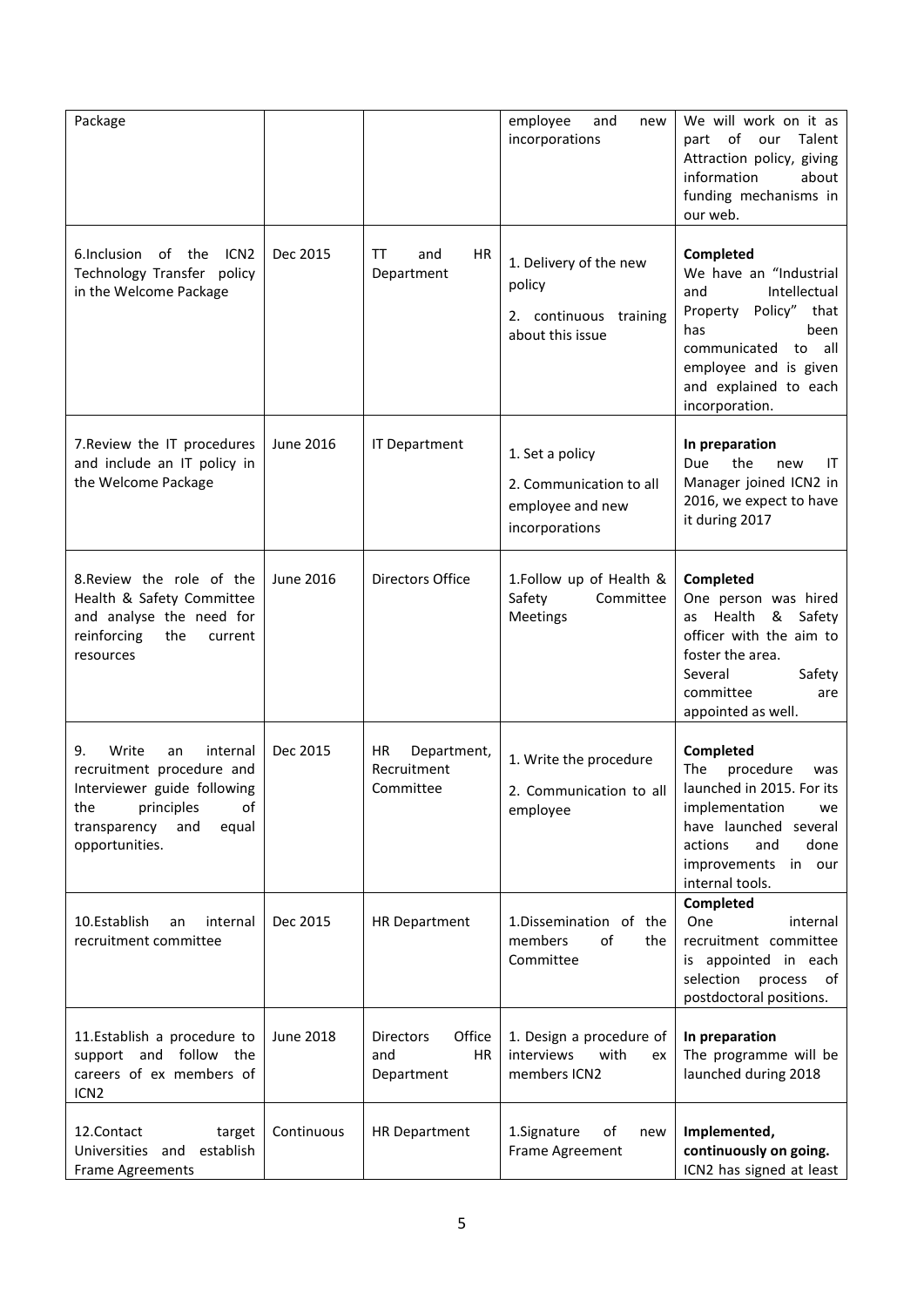|                                                                                                                                                                |                  |                                                                     |                                                                                           | ten agreements with<br>several Institutions and<br>Universities.<br>This is a key objective of<br>our strategy.                                                                                                                                                                                                                                   |
|----------------------------------------------------------------------------------------------------------------------------------------------------------------|------------------|---------------------------------------------------------------------|-------------------------------------------------------------------------------------------|---------------------------------------------------------------------------------------------------------------------------------------------------------------------------------------------------------------------------------------------------------------------------------------------------------------------------------------------------|
| 13. Design a Training Plan for<br>ICN2 staff that includes:<br>English courses<br><b>Communication skills</b><br><b>Technology Transfer</b><br>Health & Safety | June 2015        | <b>HR Department</b>                                                | 1.Dissemination<br>and<br>execution of the Plan                                           | Completed<br>One Training Plan is<br>designed and launched<br>in annual basis, as part<br>of<br>our<br>professional<br>development plan for<br>researchers.<br>The<br><b>HR</b><br>department<br>drafts, as well, one<br>annual report with the<br>aim to monitor<br>the<br>accomplishment<br>of<br>strategic indicators of<br>ICN <sub>2</sub> . |
| 14. Write one specific Initial<br>Training Plan for new staff                                                                                                  | <b>June 2015</b> | <b>HR Department</b>                                                | 1. Analysis of training<br>needs<br>2.Dissemination of the<br>procedure                   | Completed<br>We have designed one<br>specific training plan for<br>our PhD students.<br>Each incorporation has<br>individualized<br>an<br>with<br>agenda,<br>the<br>trainings and meetings<br>needed for a suitable<br>performance.                                                                                                               |
| 15.Establish a procedure for<br>certification of attendance<br>of courses and technical<br>of all ICN2's<br>proficiency<br>members                             | June 2016        | <b>HR Department</b>                                                | 1.Commissioning of the<br>procedure                                                       | Completed<br>ICN2 has invested in<br>one training software<br>allows<br>that<br>the<br>certification of trainings.                                                                                                                                                                                                                                |
| 16.Design<br>appraisal<br>an<br>system for Administration<br>and Divisions                                                                                     | June 2015        | <b>HR Department</b>                                                | 1.Dissemination of the<br>system 2.Conduction of<br>individual performance<br>evaluations | Completed<br>ICN2 has implemented<br>in 2015 one appraisal<br>system<br>for<br>administration<br>and<br>division staff, with the<br>of<br>aim<br>aligning<br>employee's<br>performance with the<br>strategic goals of the<br>Institution.                                                                                                         |
| 17. Design and implement<br>procedures<br>for<br>the<br>evaluation<br>of<br>research<br>performance                                                            | Dec 2017         | Office,<br>Directors<br>GLs and Scientific<br><b>Advisory Board</b> | 1. Implementation of the<br>procedure                                                     | Implemented,<br>continuously on going<br>ICN2 has an internal<br>protocol with indicators<br>regarding the research                                                                                                                                                                                                                               |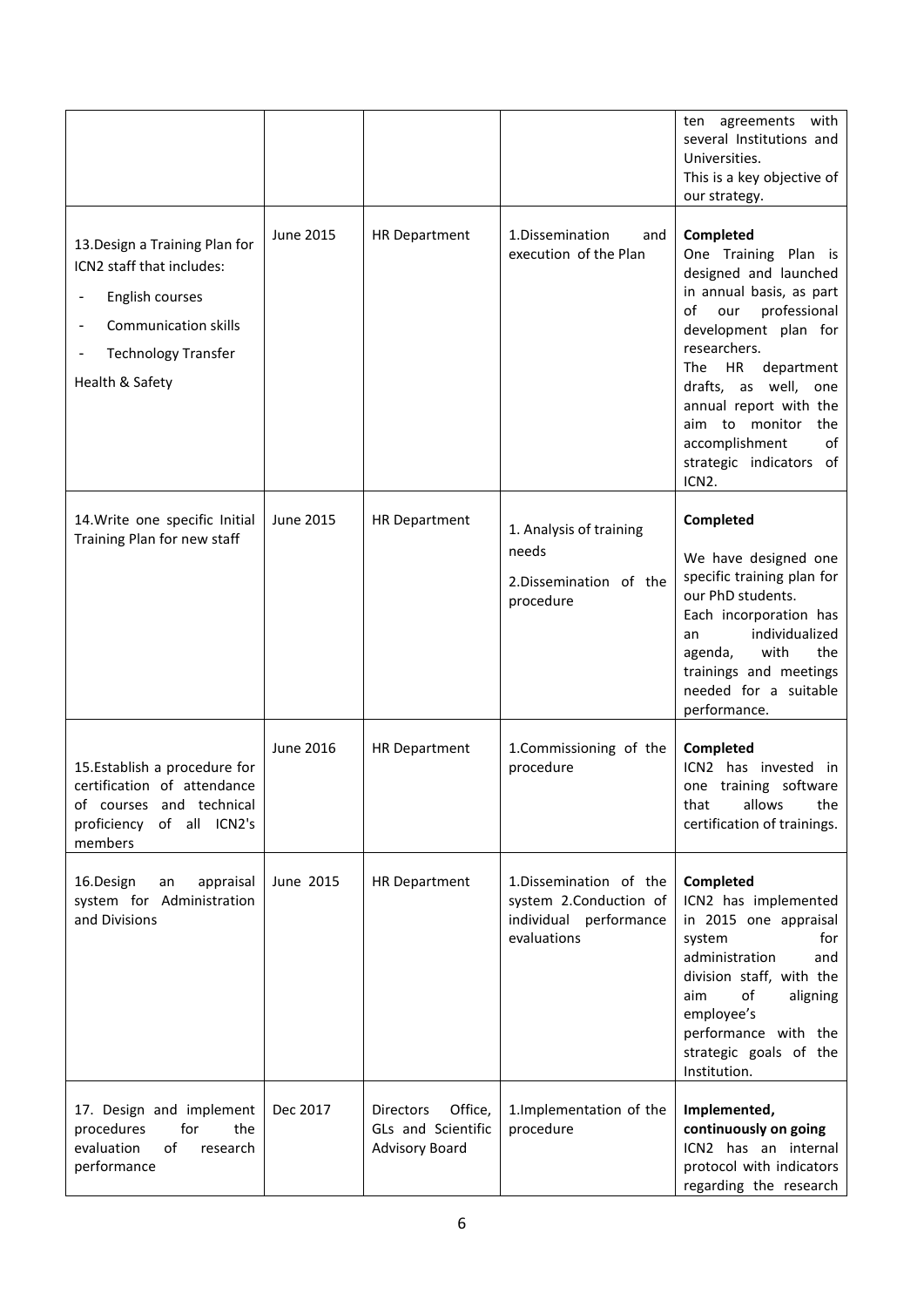|                                                                                                                                        |          |                                                       |                                                                                        | performance.<br>We<br>are<br>currently<br>working<br>PhD<br>a<br>in<br>that<br>will<br>programme<br>monitor and asses the<br>performance of our PhD<br>students.                                              |
|----------------------------------------------------------------------------------------------------------------------------------------|----------|-------------------------------------------------------|----------------------------------------------------------------------------------------|---------------------------------------------------------------------------------------------------------------------------------------------------------------------------------------------------------------|
| 18. Establish<br>the<br>Equal<br>Opportunities and Diversity<br>Management Committee                                                   | Dec 2015 | Office<br><b>Directors</b><br>HR<br>and<br>Department | 1.Following up of its<br>work                                                          | Completed<br>Created in 2014                                                                                                                                                                                  |
| 19. Improve policies on work<br>and family balance                                                                                     | Dec 2016 | <b>HR Department</b>                                  | 1.Establishment of new<br>social benefits<br>2.Dissemination<br>in<br>Welcome Brochure | Implemented,<br>continuously on going<br>ICN2 has launched a<br>for<br>perk<br>women<br>researchers in 2016.                                                                                                  |
| 20.Establish personal<br>development procedures in<br>order to foster career<br>development:<br>Follow up interviews<br>Exit interview | Dec 2018 | <b>HR Department</b>                                  | 1.Start<br>οf<br>new<br>procedures                                                     | Completed<br>As part of our induction<br>plan,<br>the<br>HR<br>department<br>is<br>performing<br>following<br>and exit interviews with<br>those employees who<br>join ICN2.                                   |
| 21. Writing an Ethical Code<br>of ICN <sub>2</sub>                                                                                     | Dec 2016 | Office,<br>Directors<br>Manager and HR<br>Department  | 1. Appointment of an<br><b>Ethical Committee</b>                                       | In preparation<br>committee<br>has<br>One .<br>been appointed and the<br>Ethic Code has been<br>drafted. We need the<br>final approval of our<br>Trustee board in order<br>to be communicate to<br>employees. |
| 22. Disseminate the ICN2<br>Communication Plan, and<br>include a<br>communication<br>Welcome<br>policy in<br>the<br>Package            | Dec 2015 | Communication<br>Marketing<br>and<br>Department       | 1. Design one<br><b>Communication Plan</b><br>2.Dissemination to all<br>employee       | Completed<br>The<br>Communication<br>department<br>launched<br>its communication plan<br>in 2016.                                                                                                             |

In addition to the Plan we have committed in 2014, ICN2 has launched other procedures and activities such as:

- Launching of a climate survey for all employees with the objective of analyzing and taking into account the results as the basis of our strategy and design of the area of professional development.
- Launching of one Mentoring Programme.
- Launching of one Mobility Programme for PhD students.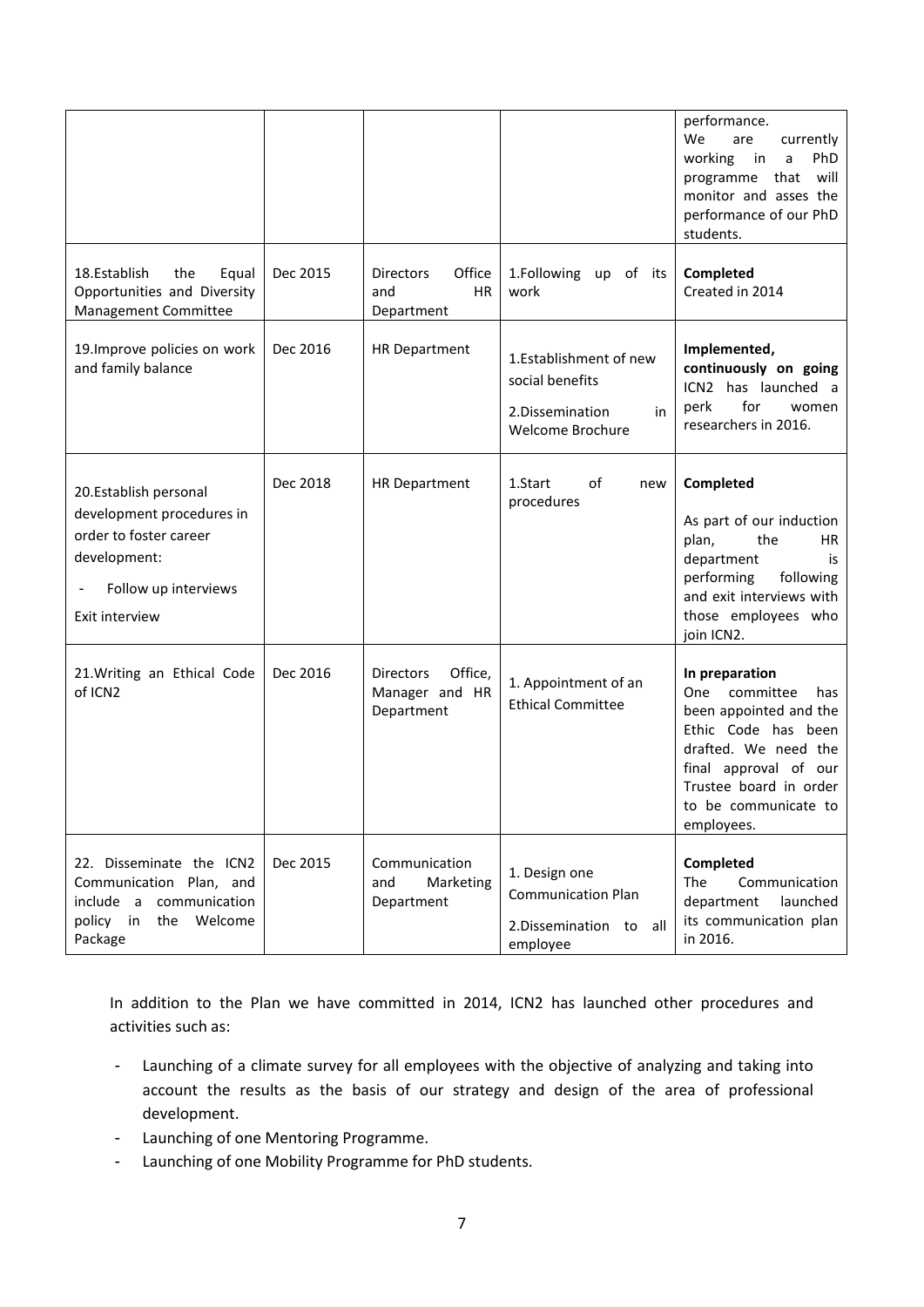- Launching of an internal training program that allows the exchange of scientific knowledge and techniques among research groups called: "Open Knowledge Program".
- Procedure for the protection, detection and treatment of harassment situations.

Besides, the Head of HR and the People Development Officer have played the role of external assessors regards the application of some European research centres to the HRS4R Award.

## **Open, Transparent and Merit-Based Recruitment Policy**

ICN2 identified the recruitment and retention of talent as a key point of its human resources strategy.

The institute established critical aspects that needed to be attained, such as the drafting of a selection procedure that would establish the principles for our recruiting policy. In December 2015, ICN2 published its selection procedure for postdoctoral positions.

The methodology we followed to achieve this was:

 $\overline{a}$ 

The human resources department informed the Director of the centre of the need to draw up an agreed selection procedure for the institute that would follow the OTM-R guidelines of the European Commission.

The Director of the institute convened the *"Cohesion working group" 2* to discuss and lay the basis for what would be the selection procedure.

The HR department prepared a draft that would serve as a basis for the meetings of the *"Cohesion working group"*. The fundamental role of the HR department was to re-inform researchers of the principles of the European Charter of Researchers and guide them in the principles of the OTM-R methodology.

The procedure was drafted after several meetings and consultation with researchers outside of the committee. In December 2015, the procedure was distributed throughout the Institute and put into practice.

The implementation and consolidation phase consisted mainly of personalised guidance provided by the Institute's people development officer for each GL that needed to cover a vacancy.

Institutional initiatives have also been carried out, such as the organisation in March 2017 of a HR workshop, where the HR department and researchers reviewed issues related to the implementation of the selection procedure in the Institute and decided on the next steps to take. Four hours of the workshop were devoted to this.

Janet Metcalfe, the CEO of VITAE, opened the workshop with a speech about the importance of the human resources strategy defined by the European Commission. Later there was a screening of a video, the result of an initiative by CERCA, about OTM-R policies.

<sup>&</sup>lt;sup>2</sup> The Cohesion Working Group is an internal committee of senior scientists and managers constituted to identify challenges and propose solutions, as part of a continuous improvement to make ICN2 a better workplace.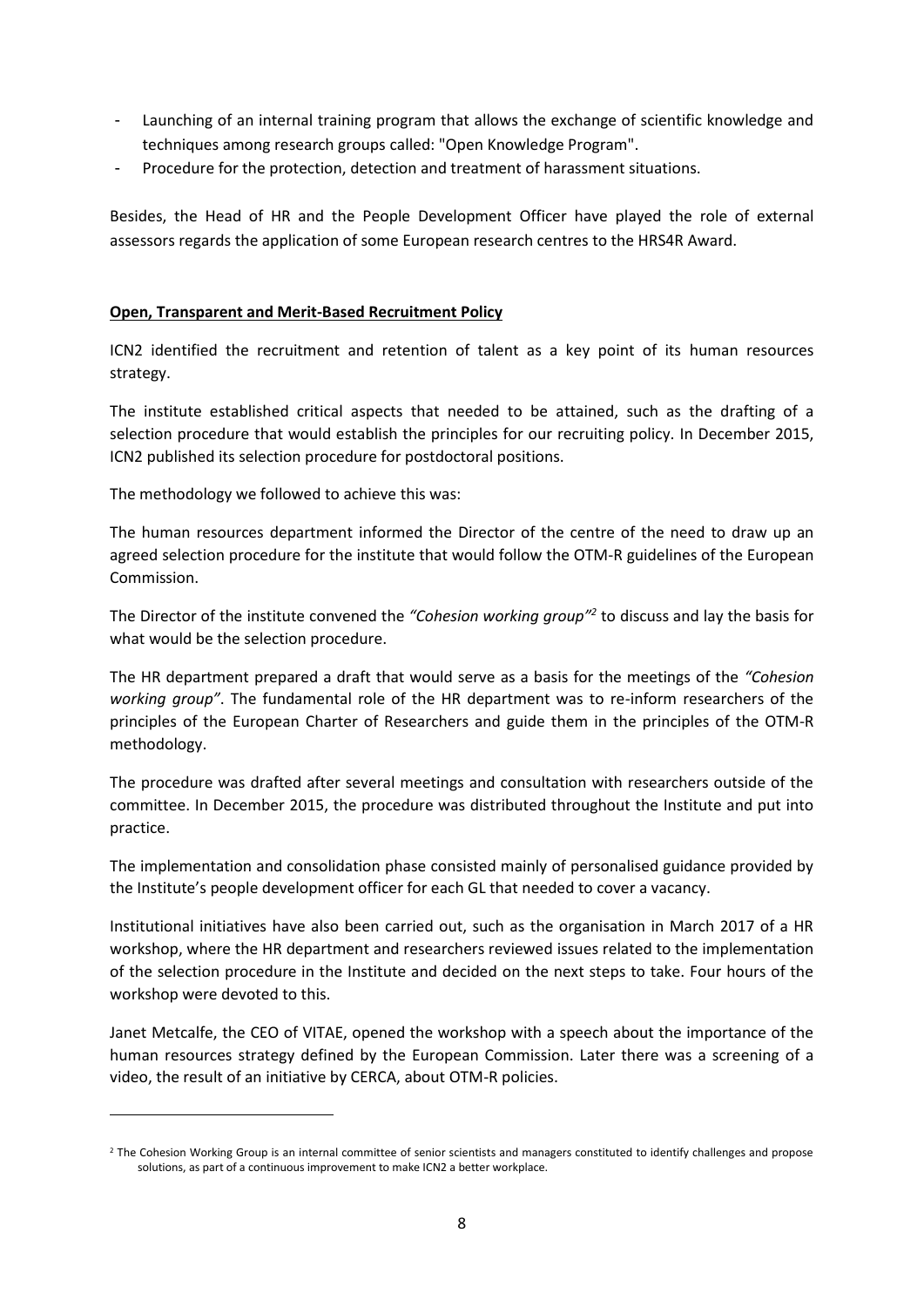All of the above served as a basis for the department's subsequent working session with the Group Leaders and senior researchers. Over the following two hours, together they reviewed the OTM-R checklist point by point before completing it.

We have therefore successfully raised awareness among researchers regarding the importance of transparency and selection based on scientific merit.

On the other hand, we are currently working in our institutional PhD Program. This program will have one specific recruitment process for PhD positions taking into account as well the OTM-R principles.

## **4. IMPLEMENTATION.**

The implementation phase of the HRS4R action plan should be analyzed from two different scopes. On the one hand, the institutional framework to which ICN2 belongs, and on the other, the internal one.

It is worth highlighting the institutional framework to which ICN2 belongs as it has served as an impeller for the implementation for human resources policies established by the European Commission.

ICN2 is member of CERCA; The CERCA Institute is the Government of Catalonia's technical service and its means for supervising, supporting and facilitating the activities of the research centers in the CERCA system. Set up as a foundation, it was created in 2010 to respond to the commitments of the Catalan Agreement on Research and Innovation.

In addition, ICN2 is member of BIST; The Barcelona Institute of Science and Technology is a scientific initiative of six of Catalonia's research centers of excellence whose objective is to increase their levels of collaboration in order to build together a joint scientific project. Its strength is based on the research capacities of the six centers and its potential to promote multidisciplinary, cutting-edge projects.

I would say that CERCA has played a very important role in terms of "cultural change transmission", the work it has carried out has been more conceptual trough recommendations to the centers about the appropriateness of following the European guidelines. For example: Submission to the HRS4R logo, Equality Plans…

While BIST has launched concrete actions that allow the career development in the research institutions, such us the organization of courses for researchers in all stages, eg: "From science to business", "How to be an effective researcher", "Leadership in action".

At internal level, the HR Department is in charge of implementing the actions committed in HRS4R. To this end, different actions have been carried out:

The position of "People development officer" was created in the Institution as a support to the department's management in the design of the plans and launch of actions. Therefore, the department has been in charge of the coordination and supervision of the Plan.